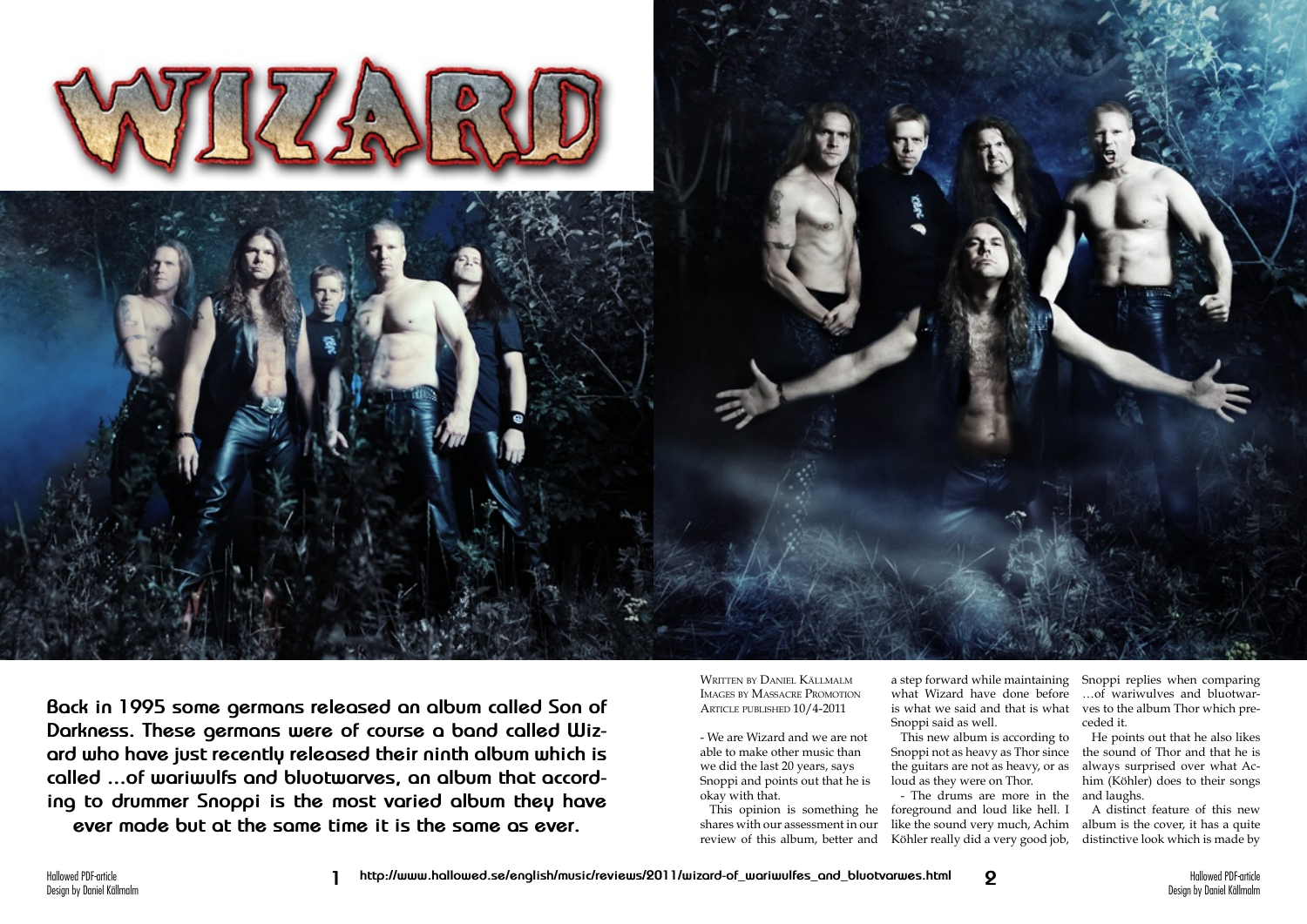- I hope that we can work again with Steve on the next album again. I do think, that you sell more albums if the covers are good. It makes a good album a touch better, if you know what I mean. The total package makes more fun if the painting is good. And of course you can do great t- (bass) who was the guy who



to be the wariwulf on something of it. like a book which according to Snoppi it does not really look like anymore, this to highlight the fact that it is a concept album.

- Now you cannot really imagine that this is a book, but in the end it doesn't matter, Snoppi ex-about a character called Hagen plains.

Steve Argyle and was supposed shirts and other merchandise out

## **Concept**

The concept of this new album is a fantasy themed one derived from a trio books written by Andre Wiesler. The books are Von Stein and are called Hexenmacher, Teufelshatz, Wolfsfluch. In these books there be witches, vampires, werewolves and so on. This story appealed to the band and they approached Andre with the suggestion to which he agreed and wrote the texts for the album together with Volker

came up with the suggestion for this concept after reading the books.

- It's a very strange story with unusual "Vampires" which starts in the middle age and goes till the year 2007. There is one person, Hagen von Stein, who is the main figure. Wariwulf, Hagr, Bluotvarwes etc. are often very old german words or from the nordic countries, they are no typical english names, Snoppi explains when asked about this concept.

Don't you now think that this is all about the concept and that the album doesn't work without immersing yourself in the concept or that this concept effect the

style of the music that much, according to Snoppi it doesn't.

you are not interested in the story, you do not have to study it. The music also works without knowing anything of the concept.

So, how do the band select the In the press release for this themes for their albums? Before album they state that this is the this it was about Thor, one has been of Odin another called Goochan was also based on a fantasy story which was co-written with the author of the book William B. Nuke, also this time it was the new album. idea by Volker who according to Snoppi reads a lot of books, which And also there is a very good vahe himself does as well.

- But the good thing is, that if If you only have one song for a because it gives you more room my question. to write about an exciting theme. theme than you cannot place very much in it, he explains.

## **The Album**

most perfect album from Wizard so far and because of that one obvious question for me would be what is it they are most satisfied with when it comes to this

- I like the sound very much. riety between hard riffs and very

- We like to do concept stories good choruses, Snoppi replies to band was quite into the viking/ I had a little feeling that this

According to Snoppi the song Taste of Fear is a great example of this.

- In the text part Sven sings like Mille Petrozza but in the refrain there is a very melodic part which I also like very much. The new album has very much very great refrains without beeing too soft, too childish. You know what I mean?

There is nothing on this album that the band are less satisfied with and Snoppi says that it will be very hard for them to top this album next time around.